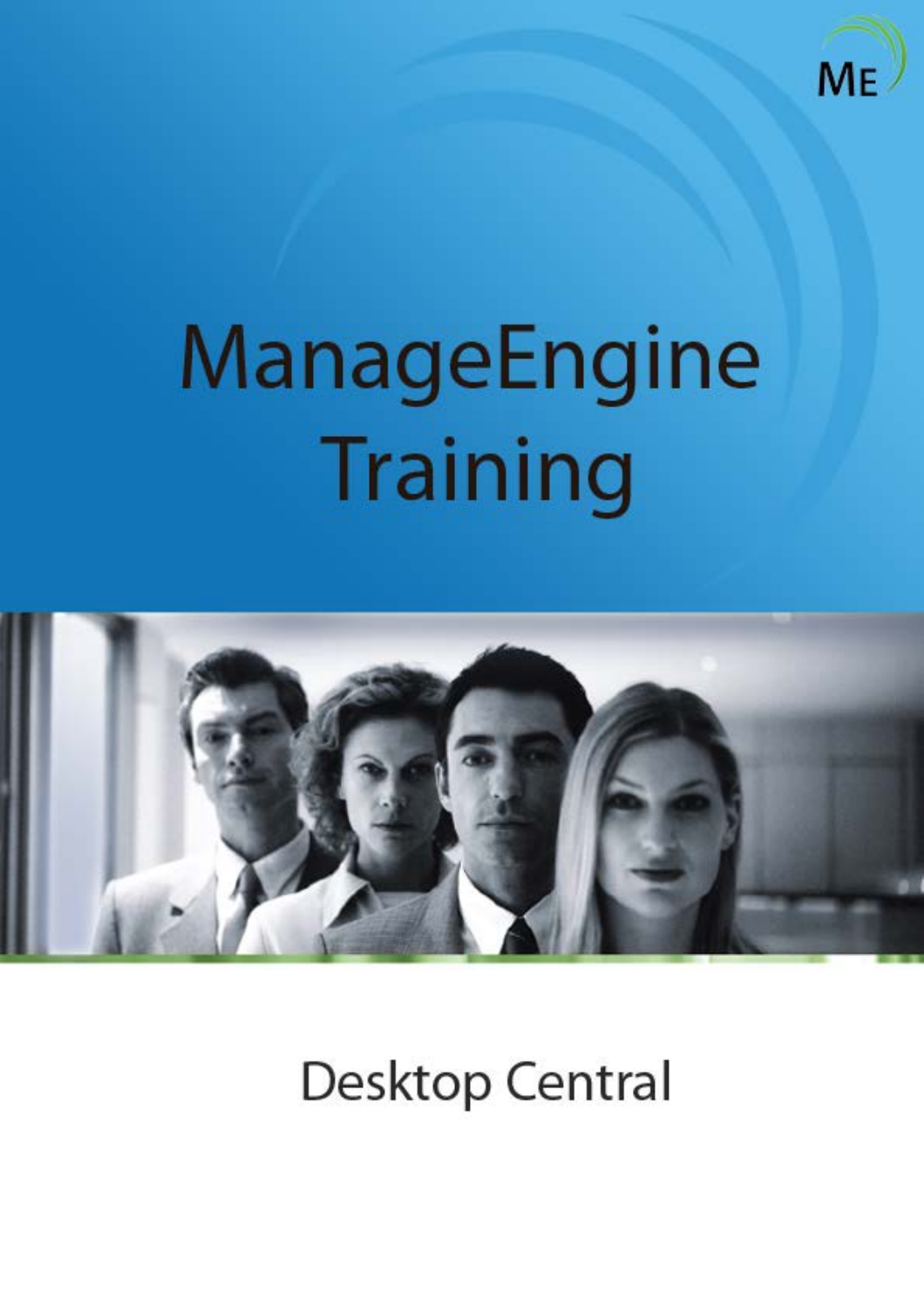# **ManageEngine Desktop Central Training**

- Course Objectives
- Who Should Attend
- Course Agenda

#### **Course Objectives**

Desktop Central training helps you IT staff learn the features offered by Desktop Central and to make them effectively use them to its fullest potential. At the end of this course, you will be able to use Desktop Central to:

- Automate Patch Management of both Microsoft and Non-Microsoft applications
- Distribute software applications to users and computers
- Inventory software and hardware details of the network computers
- Manage software license to ensure compliance and detect unauthorized software usage
- Access remote computers to view/troubleshoot
- Restrict USB device usage
- Define and deploy power settings and go green
- Configure windows desktop and applications

#### **Who Should Attend**

If you are an IT Manager, System Administrator, or an Operator, and have deployed Desktop Central in your network, this training helps you learn the Systems Management options available in Desktop Central and to take advantage of it in meeting your needs.

#### **Course Agenda**

#### **Installation & Setup**

- Installing Desktop Central
	- o System Requirements
	- o Installing the Server
- Configuring Desktop Central Server
	- o Configuring the Firewall
	- o Enabling Secure Communication
	- o User Administration
	- o Configuring Mail Server for email notifications
	- o Changing Server Ports, Communication mode, etc.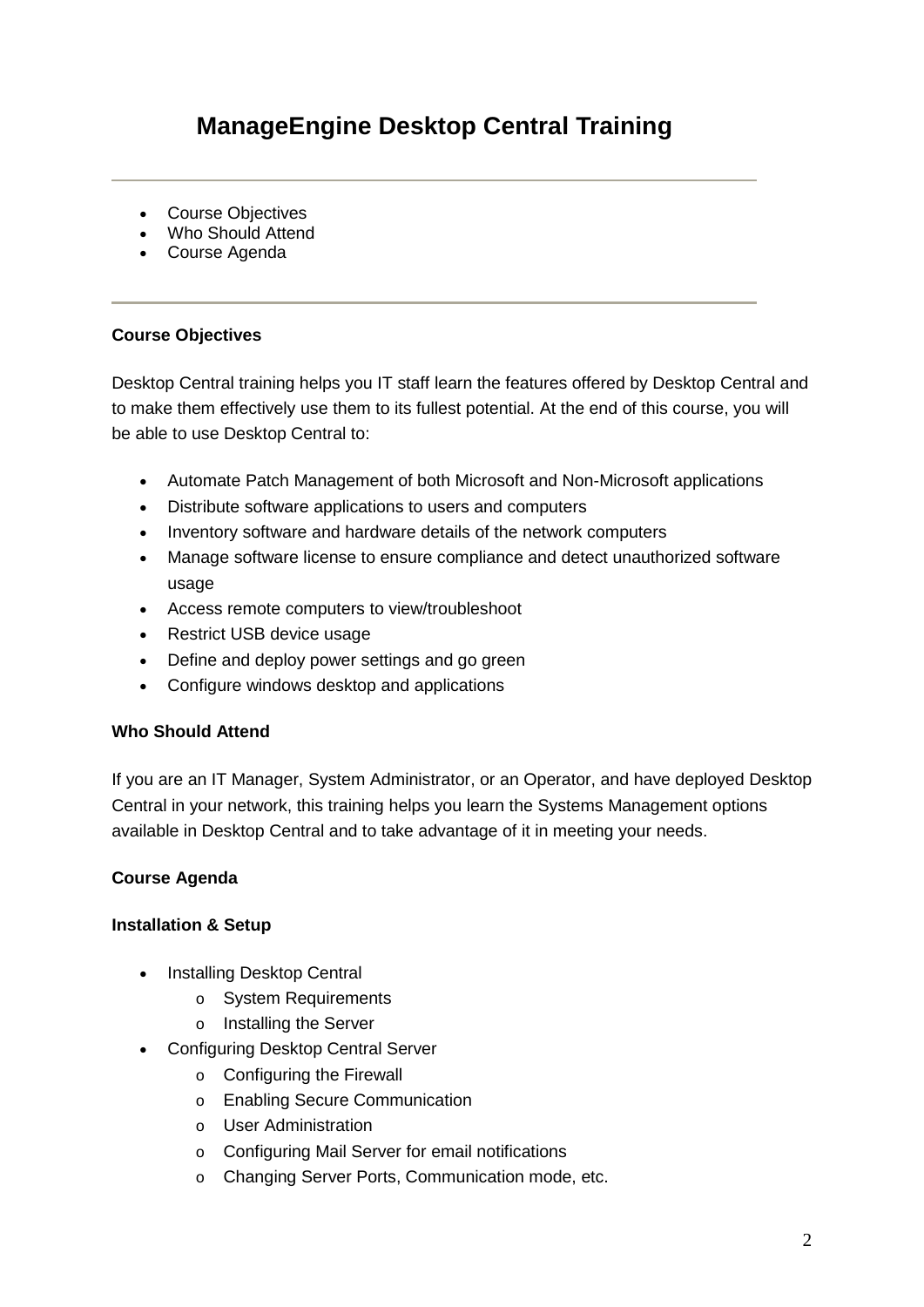- Discovering the Domains
- Adding Domains/Workgroups
- Adding Computers to manage
- Adding Remote Offices
- Installing Distribution Servers
- Configuring Agent Settings
- Installing the Agent in Client Computers
	- o From the Console
	- o Using Windows GPO
	- o Using Script
	- o Manually
- Configuring Firewall in Client Computers
	- o Enable Automatic Configuration
	- o Configure Manually
	- o Ports to be opened in the Firewall
- Verifying Agent Installation Status

#### **Patch Management**

- Patch Management Workflow
- Setting up Patch Management
	- o Configure Proxy
	- o Define System Health Policy
- Update Patch Database
	- o Includes latest patch database
- Synchronize patch database periodically
	- o Update manually
	- o Schedule periodic updates
- Identify Missing Patches
- Install Missing Patches
	- o Install a patch to all the required systems
	- o Install all the missing patches to a computer
- Define automatic patch deployment
- Exclude patches from being reported as missing
- Schedule Patch Deployment
- Verify the status of Patch Deployment
- Patch Management Reports
	- o Vulnerable Systems
	- o Vulnerable Patches
	- o Latest Patches
- Patch Management Alerts
	- o Notify when a task is complete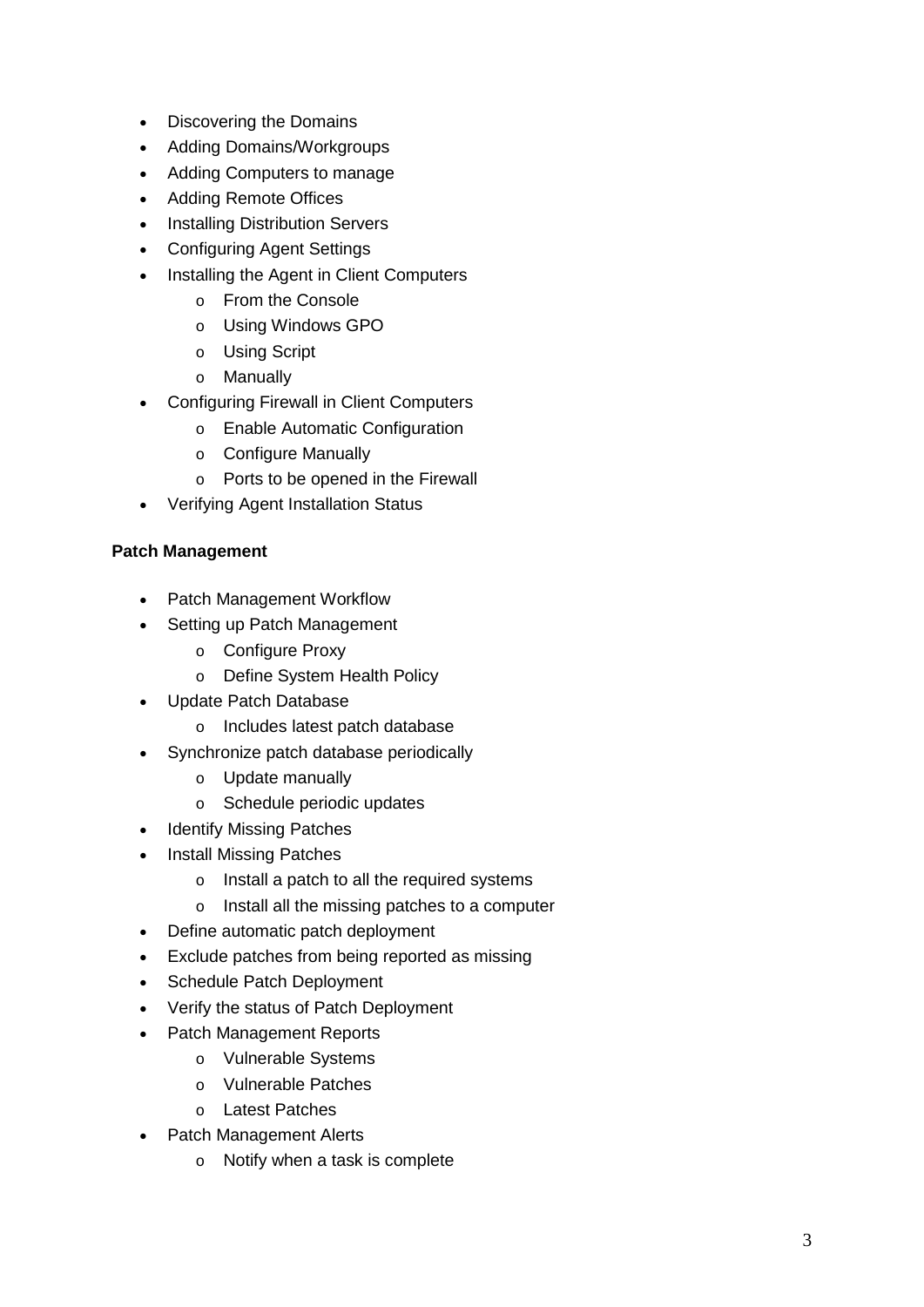## **Software Deployment**

- Setting up Software Deployment
	- o Creating a Network Share
- Adding Software Packages
	- o MSI Packages
	- o EXE Packages
- Deploying the Software
	- o Scheduling Deployment
	- o Perform Pre- and Post- installation tasks
- Verifying the status of deployment

#### **Asset Management**

- Scan for Assets
	- o Scan Manually
	- o Schedule Periodic Scan
- Configure Email Alerts
- Manage Software Licenses
- o Group Similar Software
- Configure Prohibited Software
- Inventory Reports
	- o Software Reports
	- o Hardware Reports
	- o License Compliance Reports
	- o Create Custom Reports

#### **Configurations**

- Understanding User and Computer Configurations
- Understanding Configuration States
- Using Configuration Templates
- Using Collections
- Some Important Configurations
	- o Securing USB Devices
	- o Applying Security Policies
	- o File Folder Operations
	- o User & Group Management
- Configuration Status Report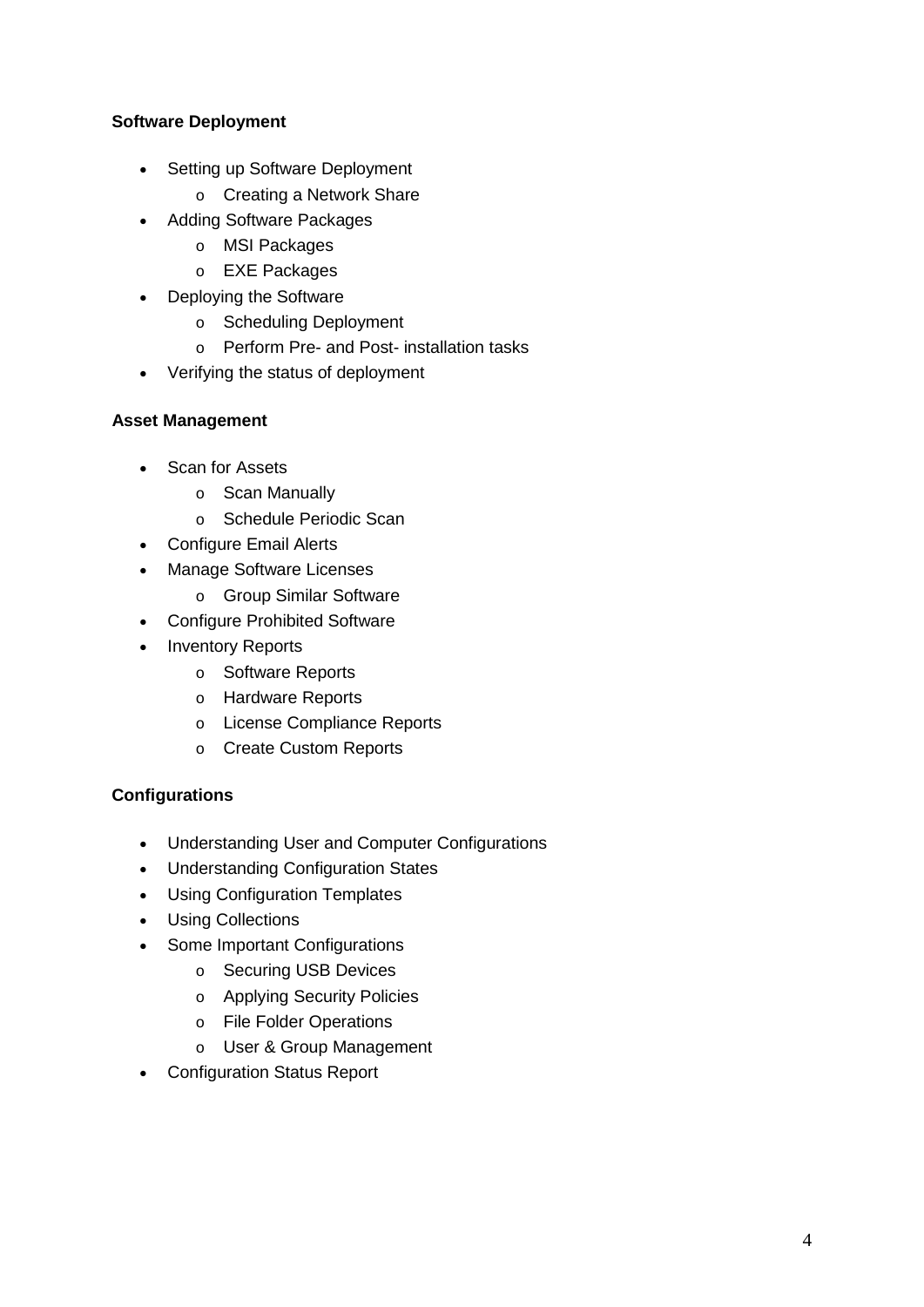#### **Green IT – Power Management**

- Define and Apply Power Schemes
- Shutdown Remote Computers
	- o Shutdown Manually
	- o Scheduled Shutdown
		- **-** Shutdown
		- **-** Lock Computer
		- **Standby**
		- Hibernate
- Shutdown computers in specific Custom Groups
- Wake up Remote Computers
	- o Manually
	- o Scheduled Wake up
- Power Management Report

#### **Securing USB Devices**

- Enable/ Disable USB Devices
- User Level / Computer Level
	- o Mouse
	- o Disk Drive
	- o CD ROM
	- o Portable Devices
	- o Floppy Disk
	- o Bluetooth
	- o Image
	- o Printer
	- o Modem

#### **Tools**

- Remote Control
	- o Settings
		- **•** Ports used for Remote Control
		- **•** Prompt for User Confirmation
		- Log connection reasons
		- Mode of Communication
	- o Viewing Remote Desktop
		- Disable Remote keyboard and mouse
		- **Hide desktop when being controlled remotely**
- System Tools
	- o Scheduling Tasks
		- **Check Disk**
		- **Clean Disk**
		- **-** Disk Defragmentor